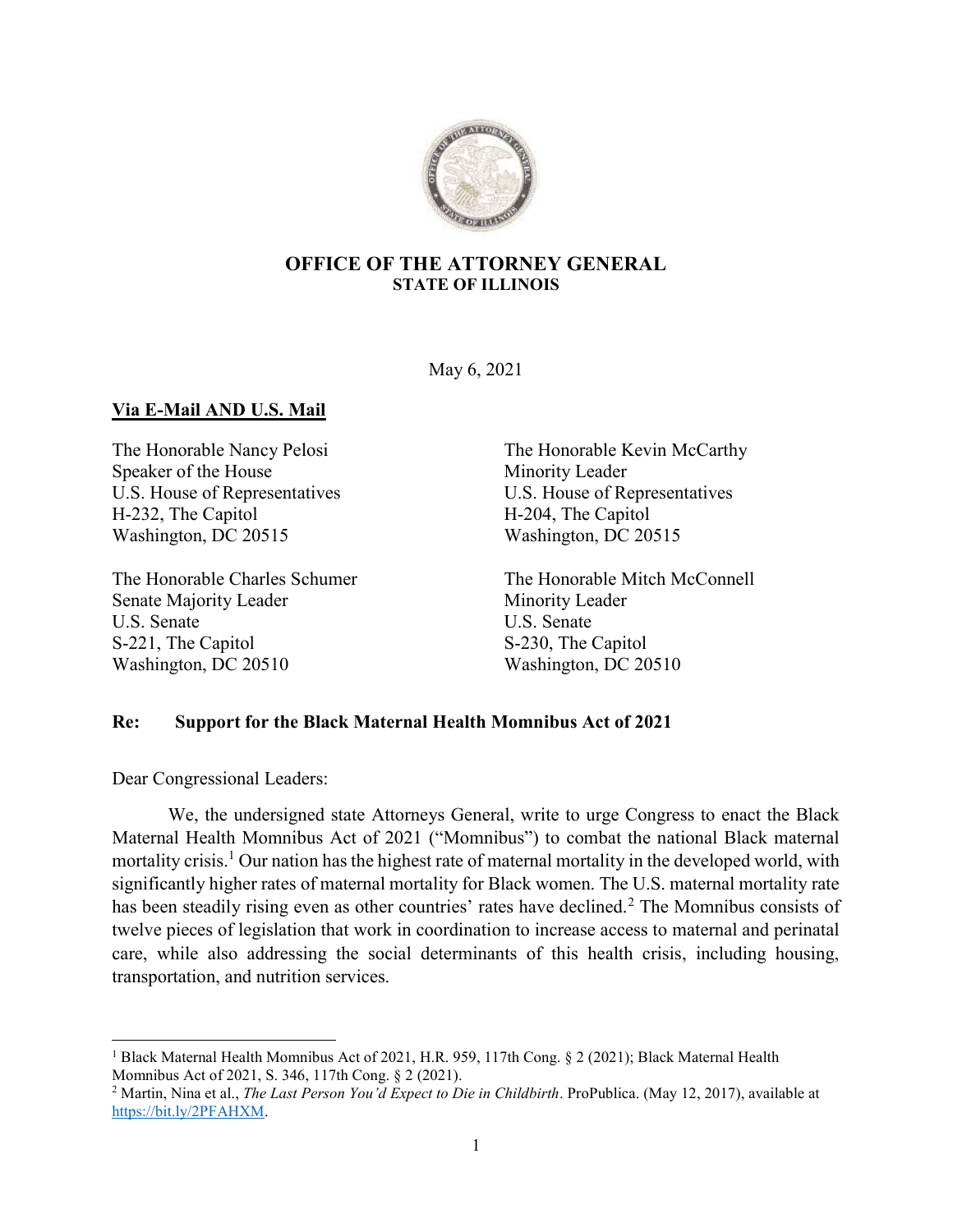As state Attorneys General, we are responsible for protecting the health, safety, and wellbeing of our residents, especially those in high-risk communities and those who face inequitable treatment and discrimination. This weekend, as we celebrate Mother's Day, our focus must be on advancing health equity across the country for mothers of all racial and ethnic minorities, but especially Black mothers. As the COVID-19 pandemic has tragically shown, race and racism play a significant role in exacerbating disparities in health outcomes, care, and policies.<sup>3</sup> The time has come to enact national legislation to help address the Black maternal mortality crisis.

Maternal mortality refers to a death from complications from pregnancy or childbirth occurring during the pregnancy or within 6 weeks after the end of the pregnancy.<sup>4</sup> This crisis is most severe for Black mothers, who are dying at rate of 3 to 4 times the rate of white mothers from pregnancy-related causes.<sup>5</sup> Other women of color are disproportionately affected as well. Native women are more than twice as likely to die from pregnancy-related causes.<sup>6</sup> A New York City study found Hispanic women experience severe maternal morbidity at 1.8 times the rate of non-Hispanic white birthers.<sup>7</sup> And Asian-American and Pacific Islander women have a higher rate of maternal mortality during hospitalization for delivery than white women even after accounting for other factors that affect outcomes.<sup>8</sup>

Multiple factors contribute to these disparities. Risk factors for maternal mortality include diabetes, hypertension, smoking, obesity, opioid use, and lack of access to quality prenatal care.<sup>9</sup> Studies have shown that groups with the highest risk factors include, but are not limited to, Black women, women ages 35-44, women in low-income ZIP codes, women without insurance, and women residing in southern states.<sup>10</sup> Lastly, and most notably, implicit bias and discrimination contribute to inequities in health care: Black women report more instances of being ignored by doctors when they raise health concerns during pregnancy than women of any other race.<sup>11</sup>

To address these multifaceted problems, legislation relating to maternal health must be holistic and encompass equitable care at all stages of pregnancy. According to the Centers for Disease Control and Prevention ("CDC"), social determinants of health are the conditions in places where people live, learn, work, and play – conditions that affect a wide range of health risks and

<sup>&</sup>lt;sup>3</sup> Centers for Disease Control and Prevention, MMWR Morb Mortal Wkly Rep. Race, Ethnicity, and Age Trends in Persons Who Died from COVID-19 — United States, May–August 2020 (October 23, 2020), available at https://bit.ly/3rSIz5B.

<sup>&</sup>lt;sup>4</sup> National Institute of Health: Shriver National Institute of Child Health and Human Development. Maternal Morbidity and Mortality, Publication Number 19-OD-8069 (2019).

<sup>&</sup>lt;sup>5</sup> Centers for Disease Control and Prevention, Pregnancy Mortality Survey System, (last updated November 25, 2020), https://bit.ly/39IjBPO.

 $^6$  Id.

<sup>&</sup>lt;sup>7</sup> Howell, Elizabeth A. et al., Severe Maternal Morbidity Among Hispanic Women in New York City: Investigation of Health Disparities. Obstetrics and Gynecology vol. 129, 2 (2017).

<sup>8</sup> Siddiqui M. et al., Increased Perinatal Morbidity and Mortality Among Asian American and Pacific Islander Women in the United States. Anesth Analg. (2017).

<sup>&</sup>lt;sup>9</sup> Supra note 4.

 $10 \overline{Id}$ .

<sup>&</sup>lt;sup>11</sup> Jamila Taylor et al., *Eliminating Racial Disparities in Maternal and Infant Mortality*, Center for American Progress (May 2, 2019), available at https://ampr.gs/2Q2pFM0.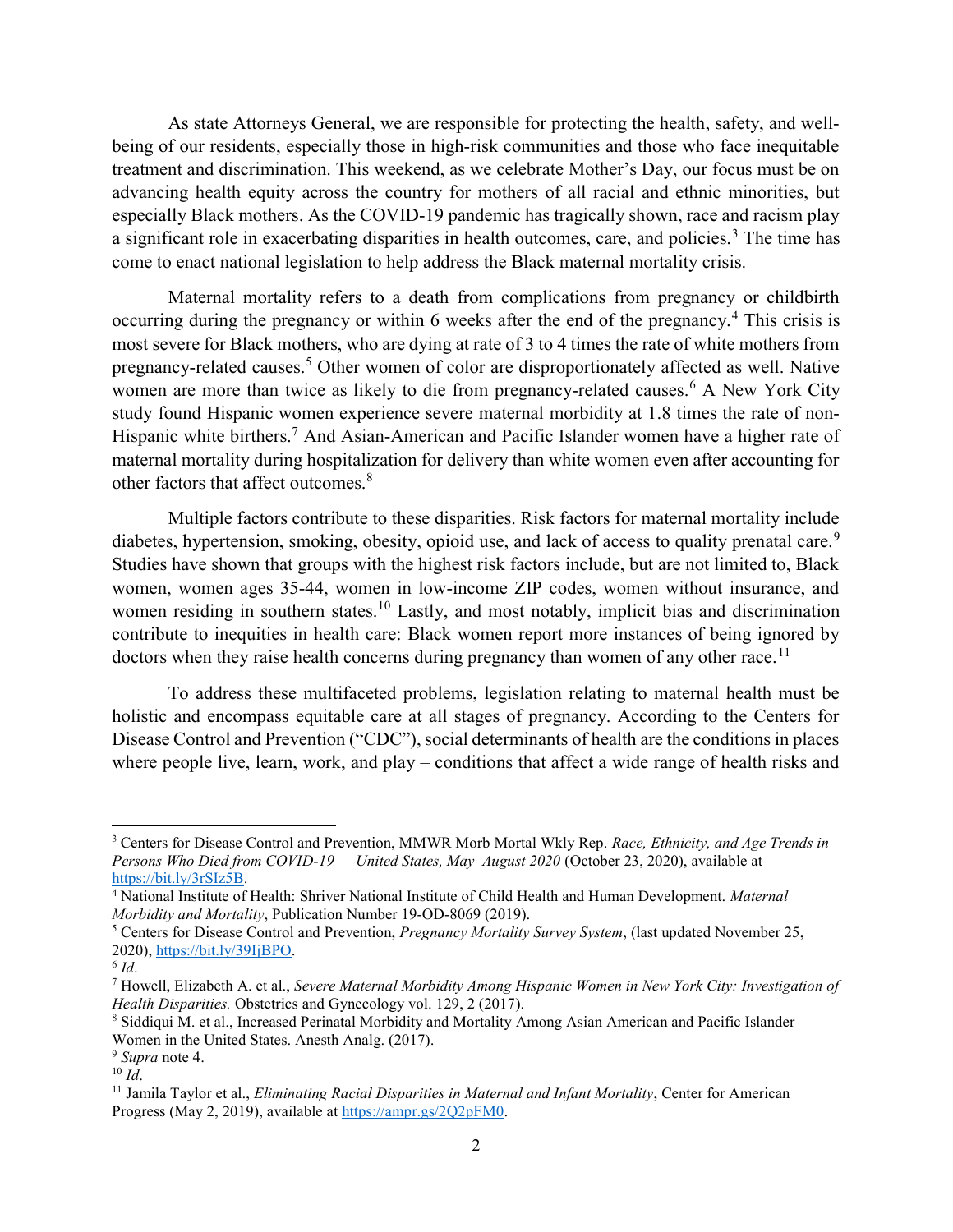outcomes.<sup>12</sup> Addressing these social determinants is especially important for reducing rates of maternal mortality and severe maternal morbidity for Black birthing people, who are more than three times as likely to die from pregnancy-related causes as their white counterparts.<sup>13</sup> According to the National Perinatal Task Force, "focusing on the social determinants of health is an important step to addressing root causes for these unwavering gaps in maternal and infant health."<sup>14</sup> Further, President Biden recently issued a presidential proclamation calling on the nation to recognize the crisis of Black maternal mortality and morbidity, highlighting the need for Congress to act swiftly to pass the Momnibus.<sup>15</sup>

The twelve individual bills that compose the Momnibus directly address multiple factors that cause high rates of maternal mortality. These bills, laid out below, would provide funding to community-based maternal health organizations; diversify the perinatal workforce; support mothers and improve maternal health care for individuals with mental health conditions, substance abuse disorders, and the incarcerated; enhance postpartum care; and promote maternal health innovation such as telehealth, maternal vaccinations, and payment options from pregnancy through the postpartum period.<sup>16</sup>

- The Kira Johnson Act enhances support for community outreach, midwifery practices, doulas, and other perinatal health workers.<sup>17</sup>
- The Protecting Moms Who Served Act codifies maternity care programs for veterans at Veterans Affairs facilities including childbirth preparation and parenting classes, nutrition counseling, breastfeeding support and lactation classes, and breast pumps.<sup>18</sup>
- The Perinatal Workforce Act requires the Secretary of Health and Human Services to provide guidance to States on the promotion of racially, ethnically, and professionally diverse maternity care to encourage diversity in the workforce supporting maternal health.<sup>19</sup>
- The Data to Save Moms provides funding to Maternal Mortality Review Committees across all states to improve data collection for quality care measures in maternity care.<sup>20</sup>
- The Moms MATTER Act of 2020 supports moms with maternal mental health conditions and substance abuse disorders by investing in community-based treatment and support programs. $^{21}$

  $12$  Centers for Disease Control and Prevention, Social Determinants of Health: Know What Affects Health (last updated March 9, 2021), available at https://www.cdc.gov/socialdeterminants/.

 $13$  Centers for Disease Control and Prevention, MMWR Morb Mortal Wkly Rep. Racial/Ethnic Disparities in Pregnancy-Related Deaths — United States, 2007–2016. (2019), available at https://bit.ly/39MTZl7.

<sup>&</sup>lt;sup>14</sup> Haile Eshe Cole et al., *Building a Movement to Birth a More Just and Loving World*, National Perinatal Task Force, (2018)

<sup>15</sup> Proclamation No. 10178, 86 FR 20023 (2021), https://bit.ly/3xmecZc

<sup>&</sup>lt;sup>16</sup> Supra note 1.

<sup>17</sup> H.R. 959, 117th Cong. § 2, Title II (2021); S. 346, 117th Cong. § 2, Title II (2021). The Kira Johnson Act is named after an accomplished California woman who died 24 hours after a scheduled Cesarean section of her second child.

<sup>18</sup> H.R. 959, 117th Cong. § 2, Title III (2021); S. 346, 117th Cong. § 2, Title III (2021)

<sup>19</sup> H.R. 959, 117th Cong. § 2, Title IV (2021); S. 346, 117th Cong. § 2, Title IV (2021)

<sup>20</sup> H.R. 959, 117th Cong. § 2, Title V (2021); S. 346, 117th Cong. § 2, Title V (2021)

<sup>21</sup> H.R. 959, 117th Cong. § 2, Title VI (2021); S. 346, 117th Cong. § 2, Title VI (2021)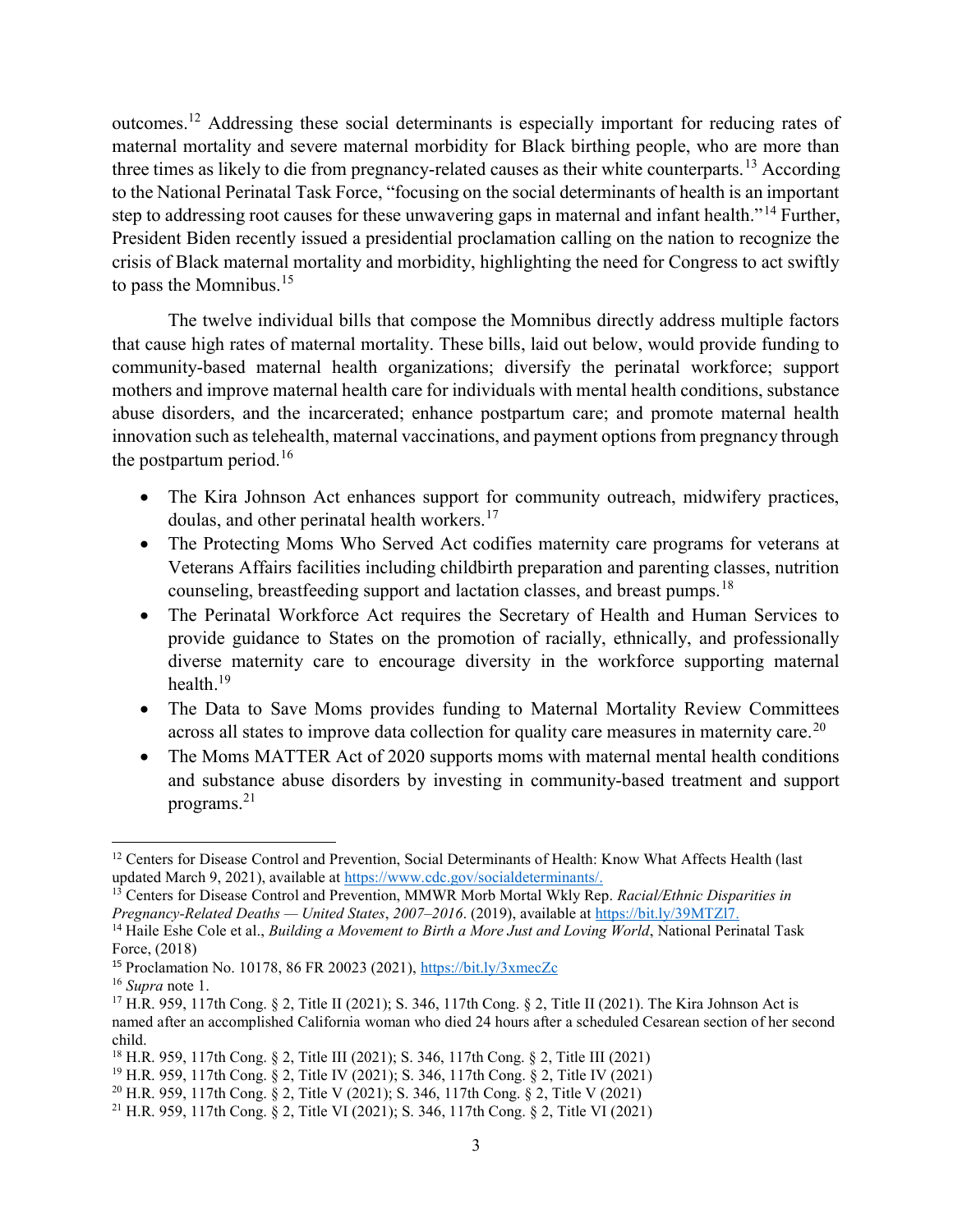- The Justice for Incarcerated Moms Act provides funding to promote exemplary care for pregnant and postpartum people who are incarcerated including doulas, counseling, reentry assistance, maternal-infant bonding opportunities, and diversion programs to prevent incarceration. $^{22}$
- The Tech to Safe Moms Act promotes digital tool investments for telehealth in underserved communities and expanding services for remote patient monitoring.<sup>23</sup>
- The IMPACT to Save Moms Act provides innovative payment models to incentivize highquality maternity care and non-clinical perinatal support, including continuity of health insurance coverage for moms from the start of their pregnancies through the entire yearlong postpartum period.<sup>24</sup>
- The Social Determinant for Moms Act extends Special Supplemental Nutrition Program for Women, Infants, and Children ("WIC") eligibility of new moms, providing funding to established programs that deliver food, formula, clean water, and diapers to those in food deserts.<sup>25</sup>
- The Maternal Health Pandemic Response Act invests in federal programs to address unique risks for and effects of COVID-19 during and after pregnancy and advance maternity care in future public health emergencies. $26$
- The Protecting Moms and Babies Against Climate Change Act invests in community-based programs to reduce levels of and exposure to climate change-related risks for moms and babies.<sup>27</sup>
- The Maternal Vaccination Act provides funding for a national campaign to raise awareness and increase maternal vaccination rates.<sup>28</sup>

These policy changes would directly benefit individual state agencies and programs by increasing funding, furthering access to community support, and enhancing education services for all mothers. For instance, Illinois's Task Force on Infant and Maternal Mortality Among African Americans would benefit from improved data collection as it conducts research and reviews data to identify best practices in maternal health and disparities in healthcare. States like Illinois and New York have recently extended insurance coverage for pregnant women from 60 days to one year; programs such as the expanded WIC eligibility in the Momnibus will build on that insurance coverage to provide a larger safety net for low-income mothers. The Kira Johnson Act would also provide critical funding and enhance state and city efforts, like New York City's Standards for Respectful Care at Birth and New York State's plan to establish and diversify birthing site options, reduce bias in care, and improve maternal health outcomes. Similarly, New Jersey's efforts to reduce maternal mortality by 50 percent over five years and eliminate racial disparities in maternal health through the Nurture New Jersey Strategic Plan would be bolstered by the Momnibus's support for building a diverse, culturally competent maternity workforce and tackling the social

<sup>22</sup> H.R. 959, 117th Cong. § 2, Title VII (2021); S. 346, 117th Cong. § 2, Title VII (2021)

<sup>23</sup> H.R. 959, 117th Cong. § 2, Title VIII (2021); S. 346, 117th Cong. § 2, Title VIII (2021)

<sup>24</sup> H.R. 959, 117th Cong. § 2, Title IX (2021); S. 346, 117th Cong. § 2, Title IX (2021)

<sup>25</sup> H.R. 959, 117th Cong. § 2, Title I (2021); S. 346, 117th Cong. § 2, Title I (2021)

<sup>26</sup> H.R. 959, 117th Cong. § 2, Title X (2021); S. 346, 117th Cong. § 2, Title X (2021)

<sup>27</sup> H.R. 959, 117th Cong. § 2, Title XI (2021); S. 346, 117th Cong. § 2, Title XI (2021)

<sup>28</sup> H.R. 959, 117th Cong. § 2, Title XII (2021); S. 346, 117th Cong. § 2, Title XII (2021)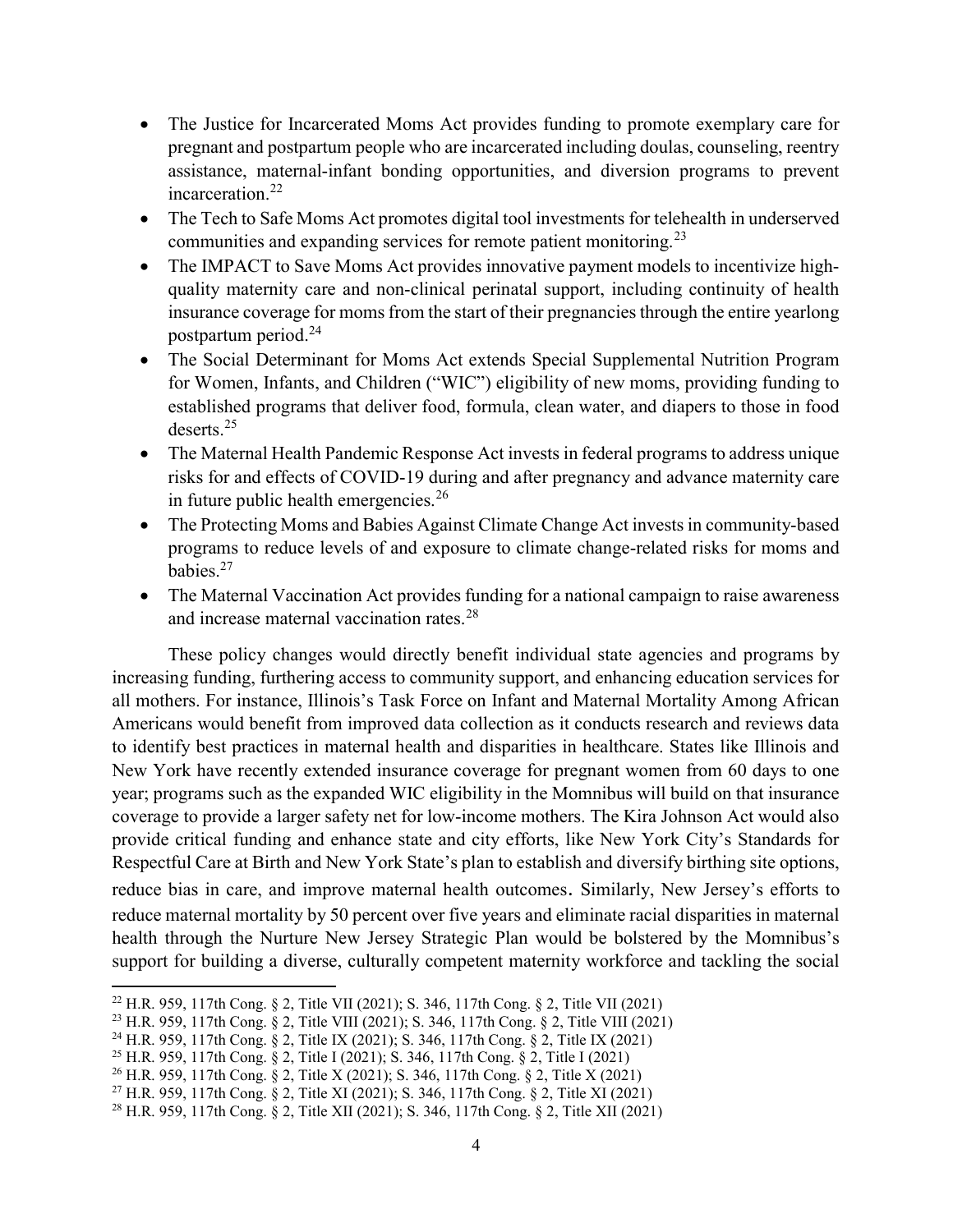determinants of health.<sup>29</sup> More broadly, the Momnibus would assist all state Attorneys General in our work to protect our residents against race-based discrimination within our healthcare systems.

We applaud the sponsors and cosponsors of the Momnibus and thank them for their leadership. It is critical that Congress enact these healthcare reforms because they will help save lives. We ask committee members to give the bills due consideration and we urge the House and the Senate to ensure these bills are passed so that Black women and all people who give birth have a safe journey to motherhood. Black women have led and supported justice movements throughout our nation's history and the time is now to step up, speak out, and protect them.

Respectfully,

 $\mathbb Z$ 

KWAME RAOUL Illinois Attorney General

Weiser

PHILIP J. WEISER Colorado Attorney General



KARL A. RACINE District of Columbia Attorney General

CLARE E. CONNORS Hawai'i Attorney General

 $\overline{a}$ 

WILLIAM TONG Connecticut Attorney General

ming Hilden

KATHLEEN JENNINGS Delaware Attorney General

 $\sqrt{m}$   $\sqrt{h}$   $\omega$ 

TOM MILLER Iowa Attorney General

<sup>&</sup>lt;sup>29</sup> Nurture New Jersey Strategic Plan 2021 report, *available at* https://nurturenj.nj.gov/wpcontent/uploads/2021/01/20210120-Nurture-NJ-Strategic-Plan.pdf.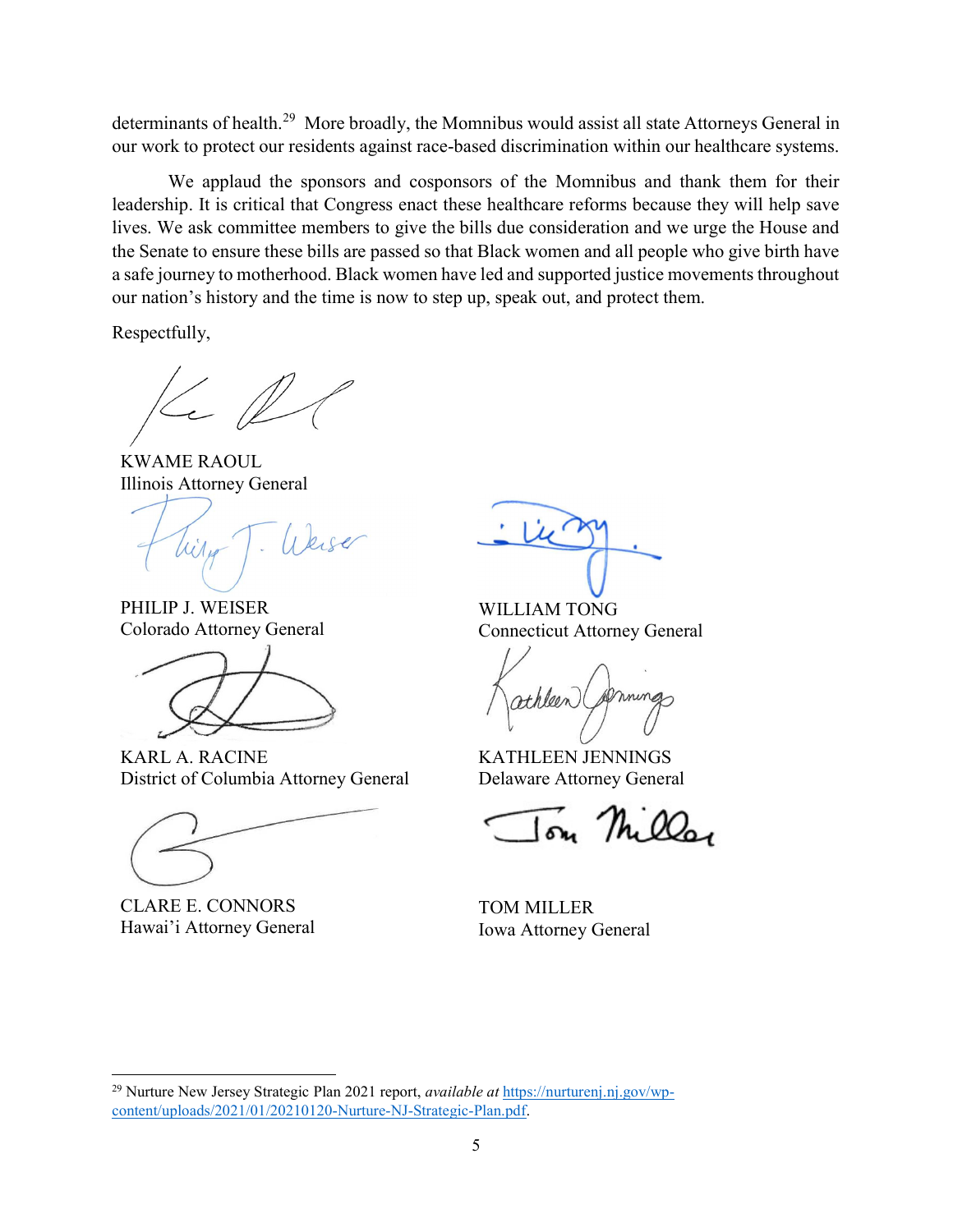Janon M. Frey

AARON M. FREY Maine Attorney General

MAURA HEALEY Massachusetts Attorney General

KEITH ELLISON Minnesota Attorney General

GURBIR S. GREWAL New Jersey Attorney General

Ame

LETITIA JAMES New York Attorney General

JOSH SHAPIRO Pennsylvania Attorney General

Marr R. Henry

MARK R. HERRING Virginia Attorney General

Joshua L. Kaul

Ryen E Fran

BRIAN E. FROSH Maryland Attorney General

tana Wessel

DANA NESSEL Michigan Attorney General

AARON D. FORD Nevada Attorney General

HECTOR BALDERAS New Mexico Attorney General

 $\lambda$ 

JOSHUA STEIN North Carolina Attorney General

PETER NERONHA Rhode Island Attorney General

BOB FERGUSON Washington Attorney General